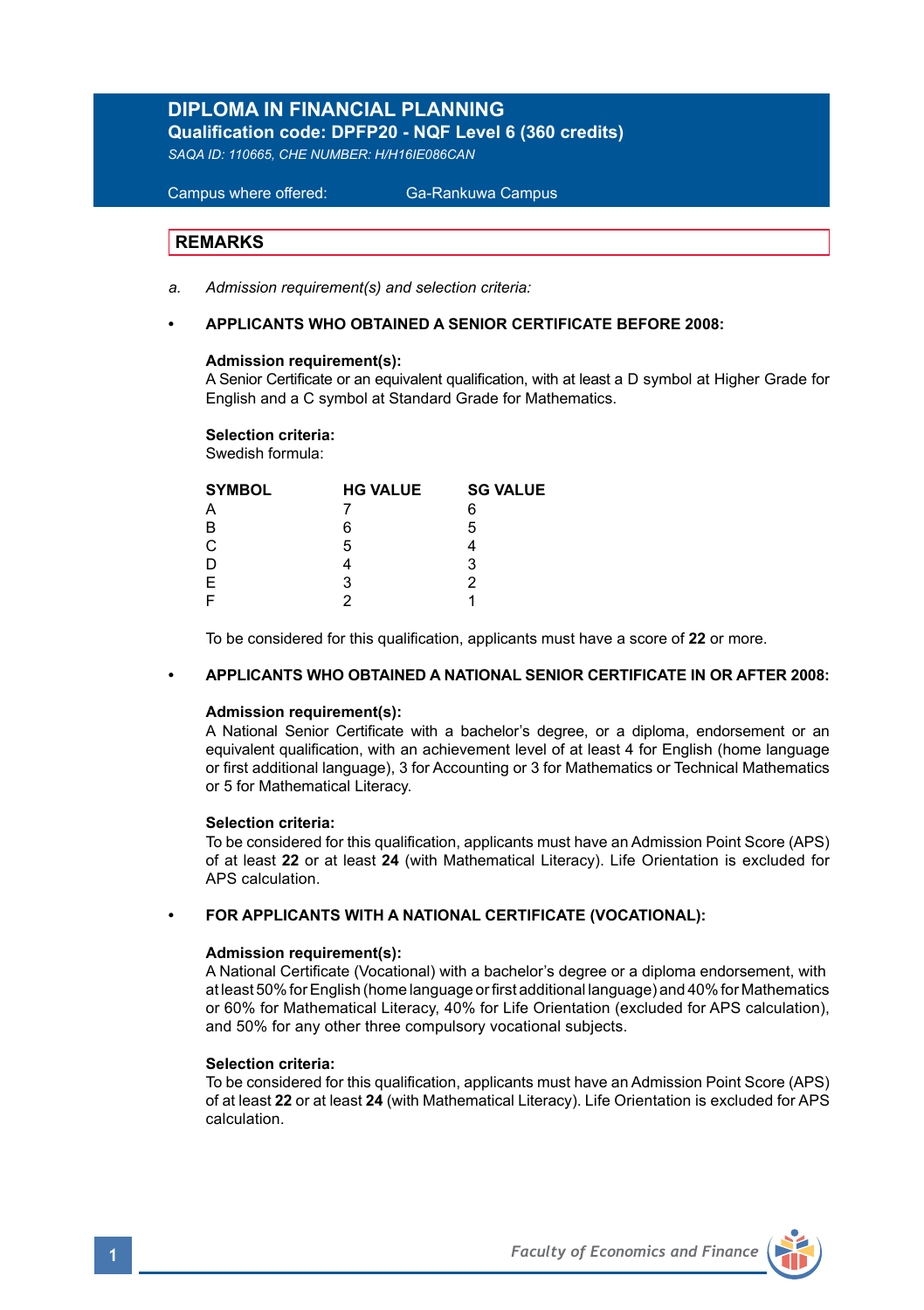## **• APPLICANTS WITH A NATIONAL N DIPLOMA AS PUBLISHED IN NATED 191: N4/N5/N6 (NQF LEVEL 5) (only applicable for the 2021 intake):**

### **Admission requirement(s):**

A National Senior Certificate (NSC) with at least 50% (APS score of 4) for English, and a National N Diploma (Nated 191: N4/N5/N6) at NQF Level 5, issued by the Council for Quality Assurance in General and Further Education and Training (Umalusi), with at least 50% (APS of 4) for relevant modules in the fields of finance.

Applicants will be exempted from certain NQF Level 5 modules on the grounds of N4/N5/ N6 subjects passed.

## **• FOR APPLICANTS WITH A NATIONAL N DIPLOMA AS PUBLISHED IN NATED 191 (NQF LEVEL 5) (all intakes as from 2022):**

### **Admission requirement(s):**

A National Senior Certificate (NSC) with at least 50% (APS score of 4) for English, and a National N Diploma (Nated 191: N4/N5/N6) at NQF Level 5, issued by the Council for Quality Assurance in General and Further Education and Training (Umalusi), with at least 40% (APS of 3) for Financial Accounting at NQF level 5 averaged from the combination of N4 Financial Accounting and N5 Financial Accounting and N6 Financial Accounting at NQF Level 5.

Applicants will be exempted from certain NQF Level 5 modules on the grounds of N4/N5/ N6 modules passed.

## **• APPLICANTS WITH QUALIFICATIONS ON THE HIGHER EDUCATION QUALIFICATION SUB-FRAMEWORK (HEQSF) OFFERED BY UNIVERSITIES OF TECHNOLOGY:**

A Higher Certificate in Accounting, or any other equivalent recognised certificate at NQF Level 5. Applicants will be exempted from equivalent modules on condition that 50% per module is achieved.

*b. Assessment procedure(s):*

No further assessment will be done. Please take note that all completed applications received within the published due dates will be ranked. After consideration of the Departmental Student Enrolment Plan, only the top ranking applicants will be selected. Once a programme is full, a waiting list will be in place to provide an opportunity for applicants to fill places of those who did not register on time. Applicants will be informed of their status per official letter from the Office of the Registrar, alternatively, they can check their application status on the TUT website, www.tut.ac.za.

- *c. Recognition of Prior Learning (RPL), equivalence and status:* See Chapter 30 of Students' Rules and Regulations.
- *d. Intake for the qualification:* January only.
- *e. Presentation:* Day classes.
- *f. Minimum duration:* Three years.
- *g. Exclusion and readmission:* See Chapter 2 of Students' Rules and Regulations.
- *h. WIL in Financial Planning (Simulation) I, II and III:* See Chapter 5 of Students' Rules and Regulations.

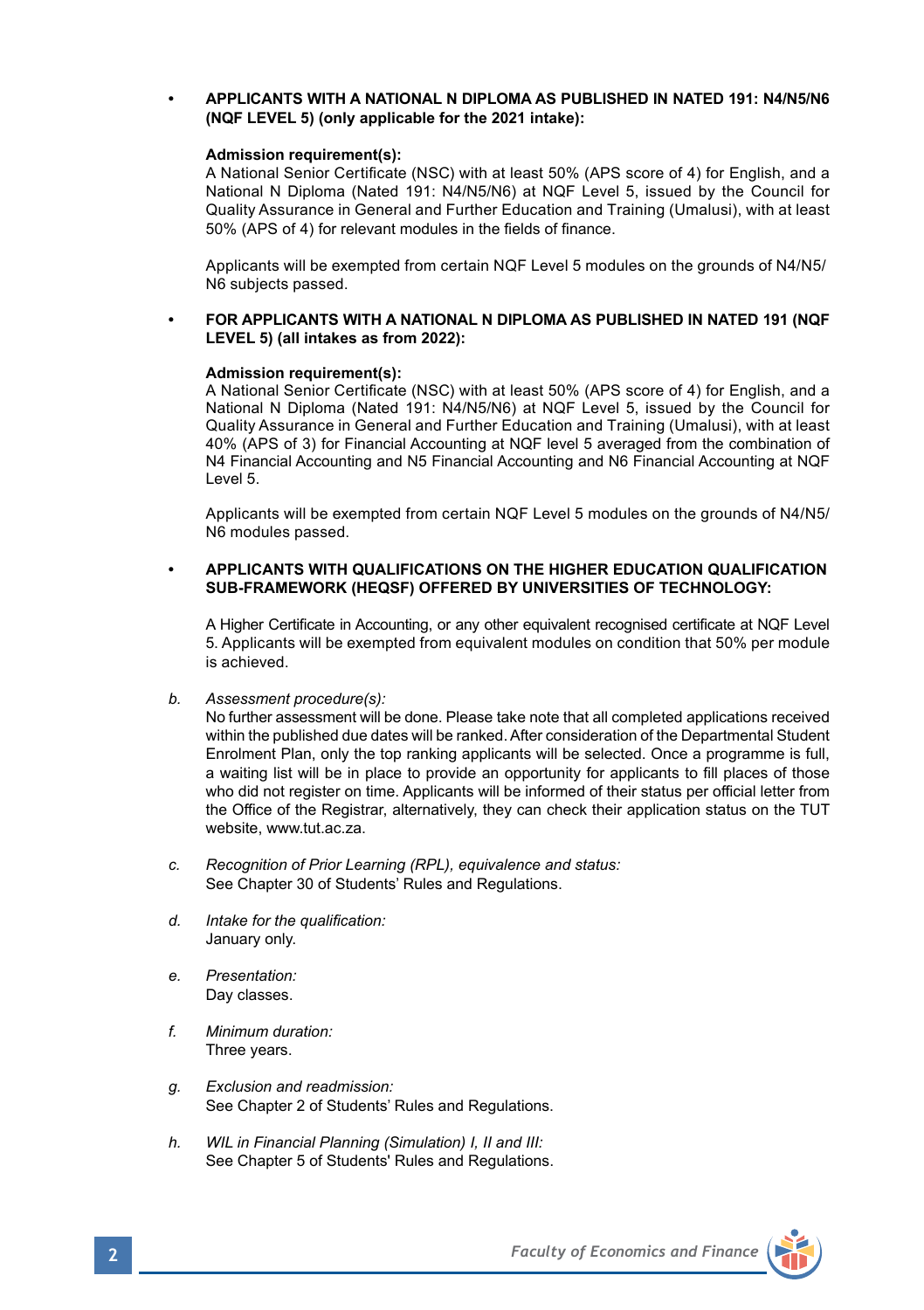# **CURRICULUM**

| <b>FIRST YEAR</b>                                            |                                                                                                                                                |                          |                              |                                                                                               |  |  |  |
|--------------------------------------------------------------|------------------------------------------------------------------------------------------------------------------------------------------------|--------------------------|------------------------------|-----------------------------------------------------------------------------------------------|--|--|--|
| <b>CODE</b>                                                  | <b>MODULE</b>                                                                                                                                  | <b>NOF-L</b>             | <b>CREDIT</b>                | <b>PREREQUISITE MODULE(S)</b>                                                                 |  |  |  |
| ACL125X                                                      | Academic Literacy I (block<br>module)                                                                                                          | (5)                      | (2)                          |                                                                                               |  |  |  |
| <b>CPI105X</b><br><b>FAN105D</b><br>LF1125X                  | Computer Literacy I<br><b>Financial Accounting I</b><br>Life skills I (block module)                                                           | (5)<br>(5)<br>(5)        | (10)<br>(24)<br>(2)          |                                                                                               |  |  |  |
| <b>FIRST SEMESTER</b>                                        |                                                                                                                                                |                          |                              |                                                                                               |  |  |  |
| CUA115X                                                      | <b>Communication for Academic</b><br>Purposes I                                                                                                | (5)                      | (10)                         |                                                                                               |  |  |  |
| FFP115D                                                      | <b>Fundamentals of Financial</b><br>Planning I                                                                                                 | (5)                      | (12)                         |                                                                                               |  |  |  |
| <b>MIE115D</b>                                               | <b>Micro Economics</b>                                                                                                                         | (5)                      | (12)                         |                                                                                               |  |  |  |
| <b>SECOND SEMESTER</b>                                       |                                                                                                                                                |                          |                              |                                                                                               |  |  |  |
| BCO <sub>115</sub> D<br><b>BMS115D</b><br>MCS115D<br>WFP115D | <b>Business Communication I</b><br><b>Business Mathematics</b><br><b>Macro Economics</b><br><b>WIL in Financial Planning</b><br>(Simulation) I | (5)<br>(5)<br>(5)<br>(5) | (12)<br>(12)<br>(12)<br>(12) | <b>Micro Economics</b>                                                                        |  |  |  |
|                                                              | TOTAL CREDITS FOR THE FIRST YEAR:                                                                                                              |                          | 120                          |                                                                                               |  |  |  |
| <b>SECOND YEAR</b>                                           |                                                                                                                                                |                          |                              |                                                                                               |  |  |  |
| <b>CODE</b>                                                  | <b>MODULE</b>                                                                                                                                  | <b>NOF-L</b>             | <b>CREDIT</b>                | <b>PREREQUISITE MODULE(S)</b>                                                                 |  |  |  |
| CFF206D                                                      | Corporate Finance for Financial<br>Planners II                                                                                                 | (6)                      | (24)                         | <b>Business Mathematics</b><br>Financial Accounting I                                         |  |  |  |
| <b>ETL206D</b>                                               | Estate and Tax Planning II                                                                                                                     | (6)                      | (24)                         | <b>Fundamentals of Financial</b><br>Planning I                                                |  |  |  |
| <b>FFP206D</b>                                               | <b>Fundamentals of Financial</b><br>Planning II                                                                                                | (6)                      | (24)                         | <b>Fundamentals of Financial</b><br>Planning I<br>WIL in Financial Planning<br>(Simulation) I |  |  |  |
| <b>WFP206D</b>                                               | WIL in Financial Planning<br>(Simulation) II                                                                                                   | (6)                      | (24)                         | WIL in Financial Planning<br>(Simulation) I                                                   |  |  |  |
| <b>FIRST SEMESTER</b>                                        |                                                                                                                                                |                          |                              |                                                                                               |  |  |  |
| <b>MKT215D</b>                                               | Marketing I                                                                                                                                    | (5)                      | (12)                         |                                                                                               |  |  |  |
| <b>SECOND SEMESTER</b>                                       |                                                                                                                                                |                          |                              |                                                                                               |  |  |  |
| CFP215D                                                      | Commercial Law for Financial<br>Planners I                                                                                                     | (5)                      | (12)                         |                                                                                               |  |  |  |
| 120<br>TOTAL CREDITS FOR THE SECOND YEAR:                    |                                                                                                                                                |                          |                              |                                                                                               |  |  |  |

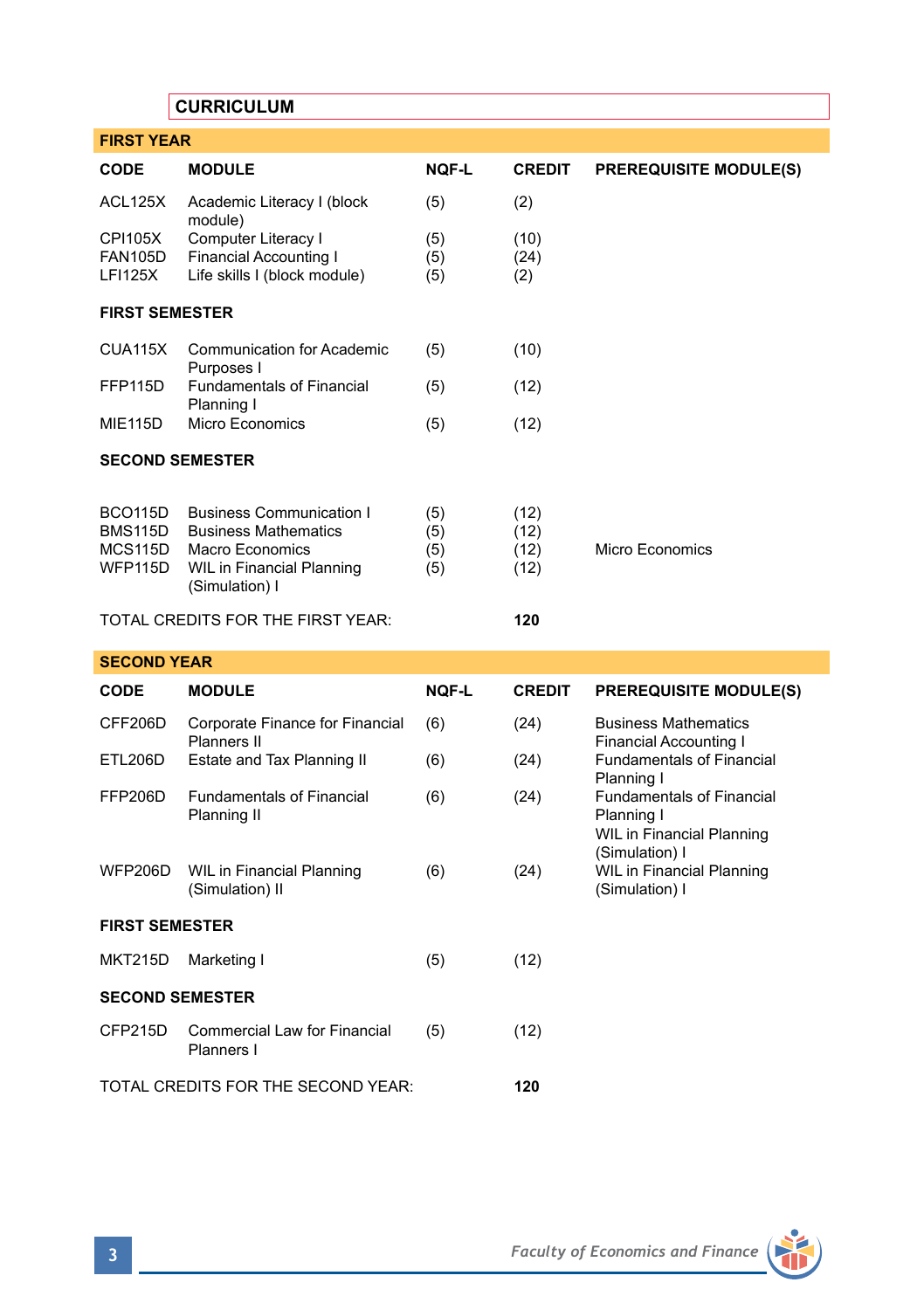| <b>CODE</b>            | <b>MODULE</b>                                         | <b>NOF-L</b> | <b>CREDIT</b> | <b>PREREQUISITE MODULE(S)</b>                                                 |
|------------------------|-------------------------------------------------------|--------------|---------------|-------------------------------------------------------------------------------|
| ETL306D<br>FPL306D     | Estate and Tax Planning III<br>Financial Planning III | (6)<br>(6)   | (24)<br>(24)  | Estate and Tax Planning II<br><b>Fundamentals of Financial</b><br>Planning II |
| RFP306D                | Risk and Insurance for Financial<br>Planners III      | (6)          | (24)          | <b>Fundamentals of Financial</b><br>Planning I                                |
| WFP306D                | <b>WIL in Financial Planning</b><br>(Simulation) III  | (6)          | (24)          | WIL in Financial Planning<br>(Simulation) II                                  |
| <b>FIRST SEMESTER</b>  |                                                       |              |               |                                                                               |
| FPP315D                | Financial Planning Practice and<br>Ethics III         | (5)          | (12)          | <b>Fundamentals of Financial</b><br>Planning I                                |
| <b>SECOND SEMESTER</b> |                                                       |              |               |                                                                               |
| CDE316D                | Credit and Debt Management III                        | (6)          | (12)          | <b>Fundamentals of Financial</b><br>Planning I                                |
|                        | TOTAL CREDITS FOR THE THIRD YEAR:                     |              | 120           |                                                                               |
|                        | TOTAL CREDITS FOR THE QUALIFICATION.                  |              | 360           |                                                                               |

# **MODULE INFORMATION (OVERVIEW OF SYLLABUS)**

The syllabus content is subject to change to accommodate industry changes. Please note that a more detailed syllabus is available at the Department or in the study guide that is applicable to a particular module. At time of publication, the syllabus content was defined as follows:

## **A**

**THIRD YEAR** 

## **ACADEMIC LITERACY I (ACL125X) CONTINUOUS ASSESSMENT**

## *(Module custodian: Directorate of Library and Information Services)*

Introduction of information literacy. Development of a search strategy and application of a search string to search engines and academic databases. Evaluation of information sources. Ethical and legal use of information. (Total tuition time: not available)

## **B**

## **BUSINESS COMMUNICATION I (BCO115D) 1 X 3-HOUR PAPER**

## *(Module custodian: Department of Auditing)*

To demonstrate the competency and the ability to present and communicate complex information in business management in a reliable, effective and coherent manner using both oral and written communication for academic purposes. (Total tuition time: not available)

## **BUSINESS MATHEMATICS (BMS115D) 1 X 3-HOUR PAPER**

## *(Module custodian: Department of Mathematics and Statistics)*

The module will equip students with the ability to perform calculations. Furthermore, the module will provide students with knowledge of the application of interest calculations using numbers, ratios, exponential formulas, graphs, sequence and series and simple and compound interest calculations. (Total tuition time: not available)

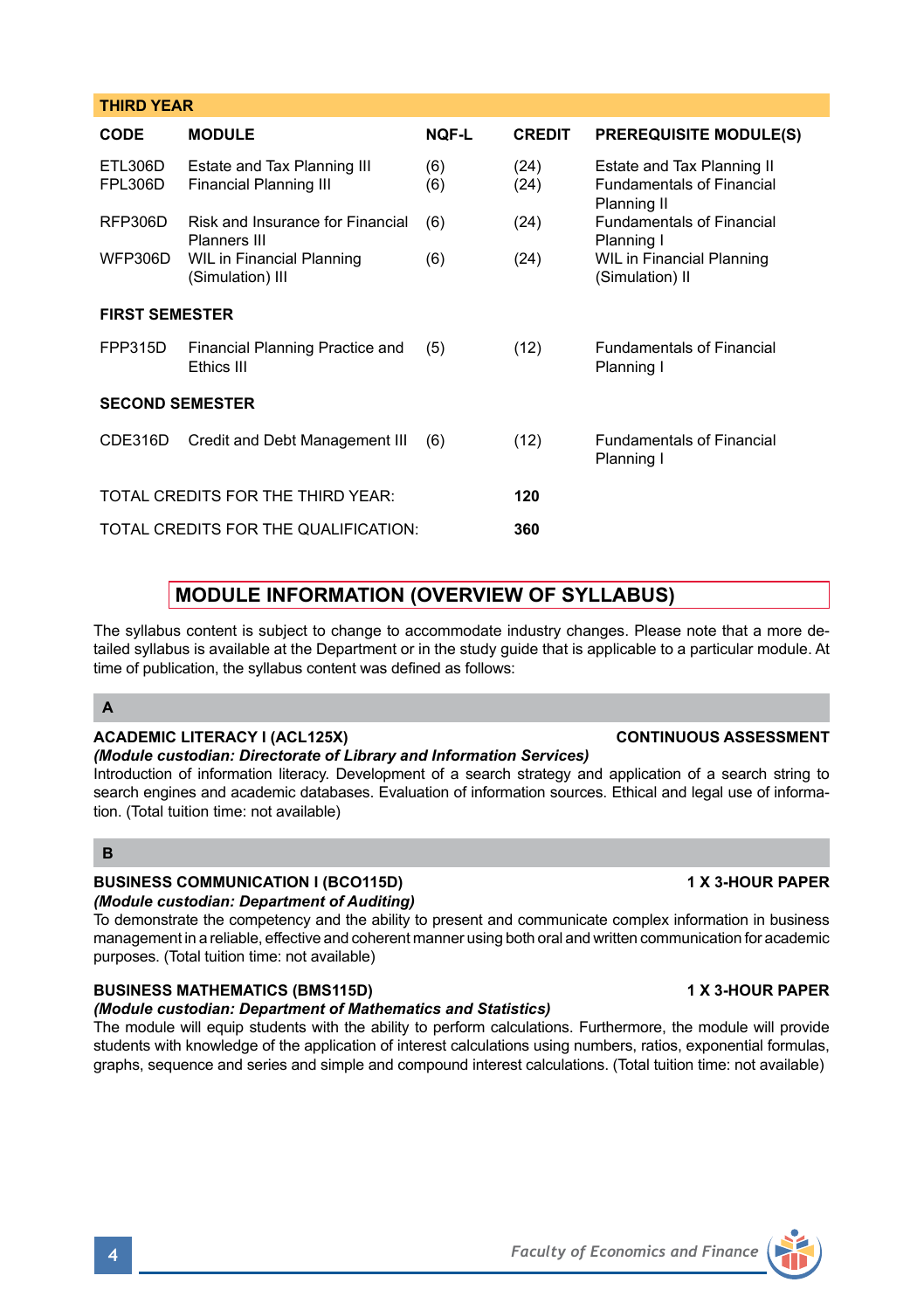# **C**

## **COMMERCIAL LAW FOR FINANCIAL PLANNERS I (CFP215D) 1 X 3-HOUR PAPER**

*(Module custodian: Department of Law)*

Nature and extent of South African law, source of law, the South African Judiciary, introduction to the law of contract and basic concepts, serious intention, communication consensus, factors influencing consensus. Capacity to perform juristic acts as requirement for formation of a contract, possibility of performance as requirement for the formation of a contract (physical and legal impossibility), and Formalities required for a valid contract, The parties to a contract and contents of a contract, Breach of contract, Remedies for breach of contract, Termination of the contract and Contract of sale. (Total tuition time: not available)

### **COMMUNICATION FOR ACADEMIC PURPOSES I (CUA115X) 1 X 3-HOUR PAPER** *(Module custodian: Department of Auditing)*

A workable knowledge of English is an essential skill for any graduate who is required to conduct themselves successfully in a professional working environment. This module will equip students with the competencies required to compose a selection of written texts related to communicating both internally and externally within a professional environment. In addition, the module includes strategies that are essential for the effective communication in various situations, including small groups to avoid unproductive conflict, a multicultural context, etc. (Total tuition time: not available)

## **COMPUTER LITERACY I (CPI105X) CONTINUOUS ASSESSMENT**

*(Module custodian: End User Computing Unit)* 

Students have to acquire foundational knowledge in computing fundamentals, essential digital skills in key applications based on MS Office Suite and network basics (i.e. MS Outlook and Internet). Students will do online exams that are mapped with SAQA. (Total tuition time: not available)

## **CORPORATE FINANCE FOR FINANCIAL PLANNERS II (CFF206D) 4 X 3-HOUR PAPER**

## *(Module custodian: Department of Finance and Investment)*

Theoretical knowledge of the role and environment of managerial finance, analysis of financial statements, time value of money and introduction of risk and return. (Total tuition time: not available)

## **CREDIT AND DEBT MANAGEMENT III (CDE316D) 1 X 3-HOUR PAPER**

*(Module custodian: Department of Finance and Investment)*

Credit types, using credit cards/revolving credit for emergency funding, appropriate and inappropriate uses and level of debt and approaches to debt management. (Total tuition time: not available)

## **E**

## **ESTATE AND TAX PLANNING II (ETL206D) 1 X 3-HOUR PAPER**

## *(Module custodian: Department of Finance and Investment)*

Knowledge of basic estate and tax planning principles within the context of South African legislation, this includes role players and fiduciary services, regulatory compliance with key legislation, marriage and divorce law, income tax, capital gains tax, estate duty, other taxes and estate planning. (Total tuition time: not available)

## **ESTATE AND TAX PLANNING III (ETL306D) 1 X 3-HOUR PAPER**

## *(Module custodian: Department of Finance and Investment)*

Strategies aimed at saving estate duty, valuation of limited rights, types and uses of trusts, administration of trusts, intestate succession, wills objectives and legal aspects, practical and legal aspects of will drafting and administration of deceased estate. (Total tuition time: not available)

## **F**

## **FINANCIAL ACCOUNTING I (FAN105D) 1 X 3-HOUR PAPER**

## *(Module custodian: Department of Accounting)*

The accounting process for recording of transactions from source documents through to the financial statements of a sole trader, close corporation and non-profit organisation The focus is on the measurement and recognition of Value Added Tax (VAT), assets, liabilities, income and expenses; recognition of accounting adjustments and period end adjustments. The accounting process for recording of transactions from source documents through to the financial statements of a partnership, the disposal of non-current assets. (Total tuition time: not available)

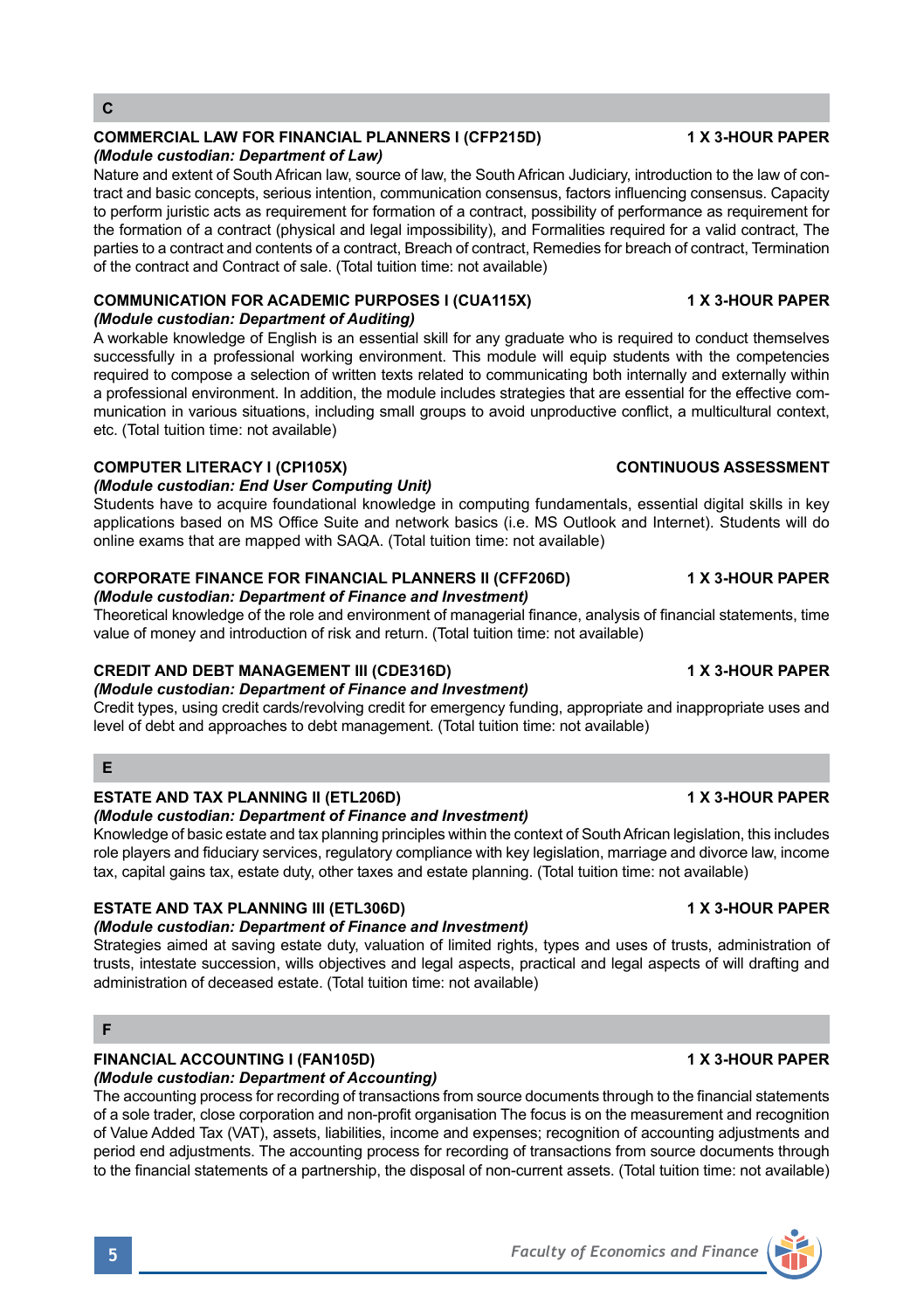## **FINANCIAL PLANNING III (FPL306D) 1 X 3-HOUR PAPER**

### *(Module custodian: Department of Finance and Investment)*

Principles and practice of financial planning, the regulatory environment, the financial advisory and intermediary services act, counter- money laundering, the time value of money, risk management and principle of insurance. (Total tuition time: not available)

### **FINANCIAL PLANNING PRACTICE AND ETHICS III (FPP315D) 1 X 3-HOUR PAPER** *(Module custodian: Department of Finance and Investment)*

Financial planning practice standards, financial planner code of ethics and professional responsibility, professional conduct of an appropriate professional associations and implementing the practice standard and the code of ethics in practice. (Total tuition time: not available)

## **FUNDAMENTALS OF FINANCIAL PLANNING I (FFP115D) 1 X 3-HOUR PAPER**

### *(Module custodian: Department of Finance and Investment)*

Introduction to financial planning profession, the client and the financial planning process, financial advisory and intermediary services act, anti-money laundering and counter terrorist legislation, financial calculation and time value of money, general principles of risk management and insurance law, and investment planning. (Total tuition time: not available)

## **FUNDAMENTALS OF FINANCIAL PLANNING II (FFP206D) 1 X 3-HOUR PAPER**

*(Module custodian: Department of Finance and Investment)*

This module will equip students with knowledge of the Insurance product and the Long-Term Insurance Act, 1998 (Act No 52 of 1998), healthcare, investment planning, personal financial management, individual retirement planning and business insurance. (Total tuition time: not available)

## **L**

## *(Module custodian: Directorate of Student Development and Support)*

Academic, personal and socioemotional skills development for students in higher education. Personal and social dimensions address: effective planning and self-management (goal setting and time management); Adjusting to university life (student life, diversity and change); Intra- and interpersonal skills development (conflict management, self-esteem, relationship management); Effective living (healthy living, HIV education, substance abuse); Academic dimension addresses: academic skills for university (e.g. critical thinking, creativity, managing assignments and assessments). (Total tuition time: not available)

## **M**

## **MACRO ECONOMICS (MCS115D) 1 X 3-HOUR PAPER**

## *(Module custodian: Department of Economics)*

This module presents principles of macroeconomics and their applications in the context of goods and financial markets. Macroeconomic models such as AD-AS and IS-LM will be applied to real world scenario to demonstrate macroeconomic concepts such as economy's output levels and determination of interest rates. (Total tuition time: not available)

## **MARKETING I (MKT215D) 1 X 3-HOUR PAPER**

## *(Module custodian: Department of Marketing, Supply Chain and Sport Management)*

Fundamentals of marketing, the modern marketing environment, the marketing policy instruments, marketing information and research, consumer and business behaviour, market segmentation, targeting and positioning targeted marketing, the marketing mix that includes product, price, promotion and distribution decisions and service marketing. (Total tuition time: not available)

## **MICRO ECONOMICS (MIE115D) 1 X 3-HOUR PAPER**

## *(Module custodian: Department of Economics)*

This module covers basic principles and application of microeconomics. It introduces topics in economics including the basic economic problems, factors of production and their rewards, the concepts and applications of elasticity, consumer theory and firms' output decisions, and market structures. Furthermore, this module prepares students with the knowledge, skills, and attitude they need to operate ethically and responsibly as economic officers, financial advisers, and to be able to respond to the challenges of the economic environment. (Total tuition time: not available)

## **LIFE SKILLS I (LFI125X) CONTINUOUS ASSESSMENT**